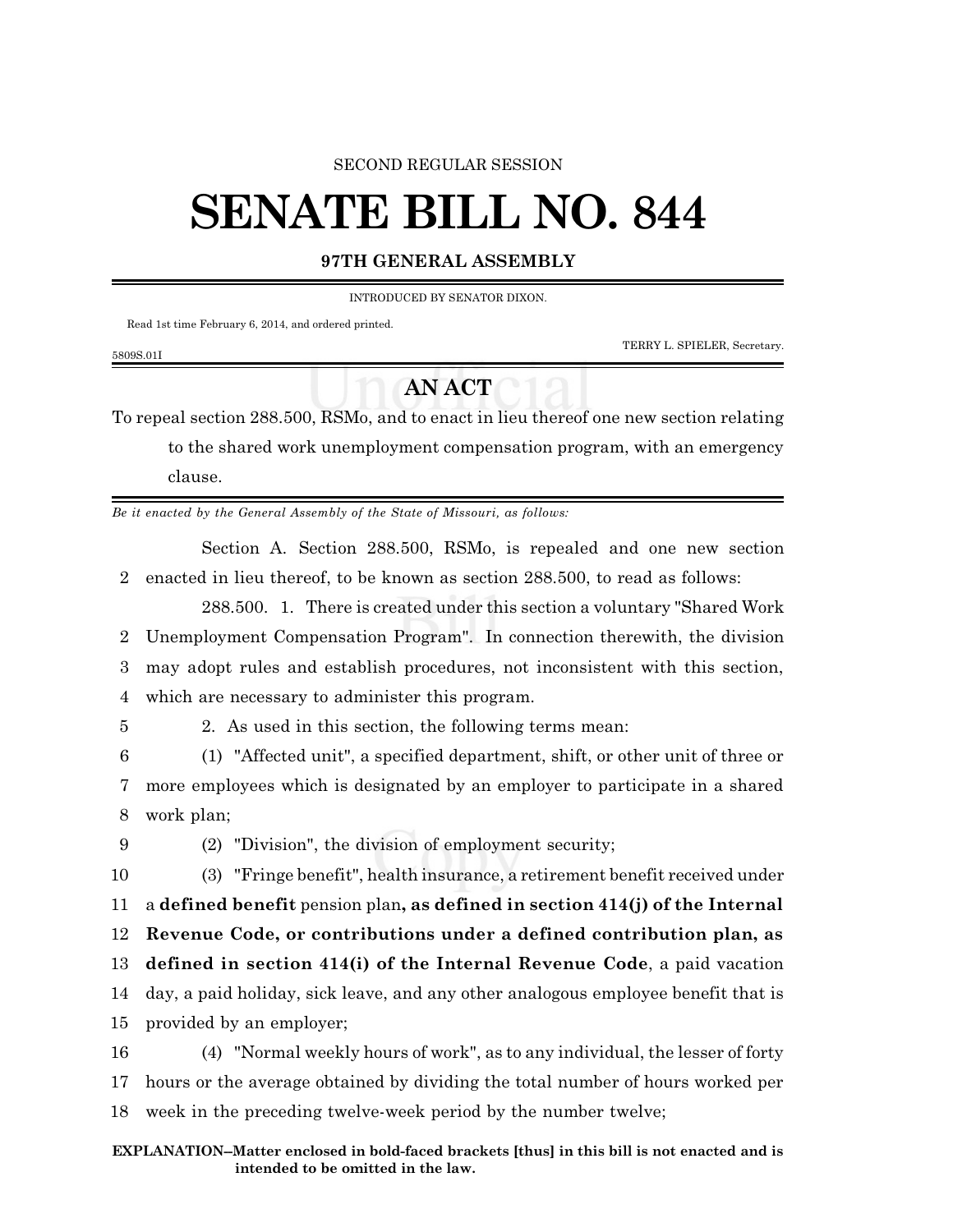(5) "Participating employee", an employee who works a reduced number of hours under a shared work plan;

 (6) "Participating employer", an employer who has a shared work plan in effect;

 (7) "Shared work benefit", an unemployment compensation benefit that is payable to an individual in an affected unit because the individual works reduced hours under an approved shared work plan;

 (8) "Shared work plan", a program for reducing unemployment under which employees who are members of an affected unit share the work remaining after a reduction in their normal weekly hours of work;

 (9) "Shared work unemployment compensation program", a program designed to reduce unemployment and stabilize the work force by allowing certain employees to collect unemployment compensation benefits if the employees share the work remaining after a reduction in the total number of hours of work and a corresponding reduction in wages.

 3. An employer who wishes to participate in the shared work unemployment compensation program established under this section shall submit a written shared work plan in a form acceptable to the division for approval. As a condition for approval by the division, a participating employer shall agree to furnish the division with reports relating to the operation of the shared work plan as requested by the division. The employer shall monitor and evaluate the operation of the established shared work plan as requested by the division and shall report the findings to the division.

4. The division may approve a shared work plan if:

 (1) The employer has filed all reports required to be filed under this chapter for all past and current periods and has paid all contributions due for all past and current periods;

 (2) The shared work plan applies to and identifies a specified affected unit;

 (3) The employees in the affected unit are identified by name and Social Security number;

 (4) The shared work plan reduces the normal weekly hours of work for an employee in the affected unit by not less than **[**twenty**] ten** percent and not more than **[**forty**] sixty** percent;

 (5) The shared work plan applies to at least ten percent of the employees in the affected unit;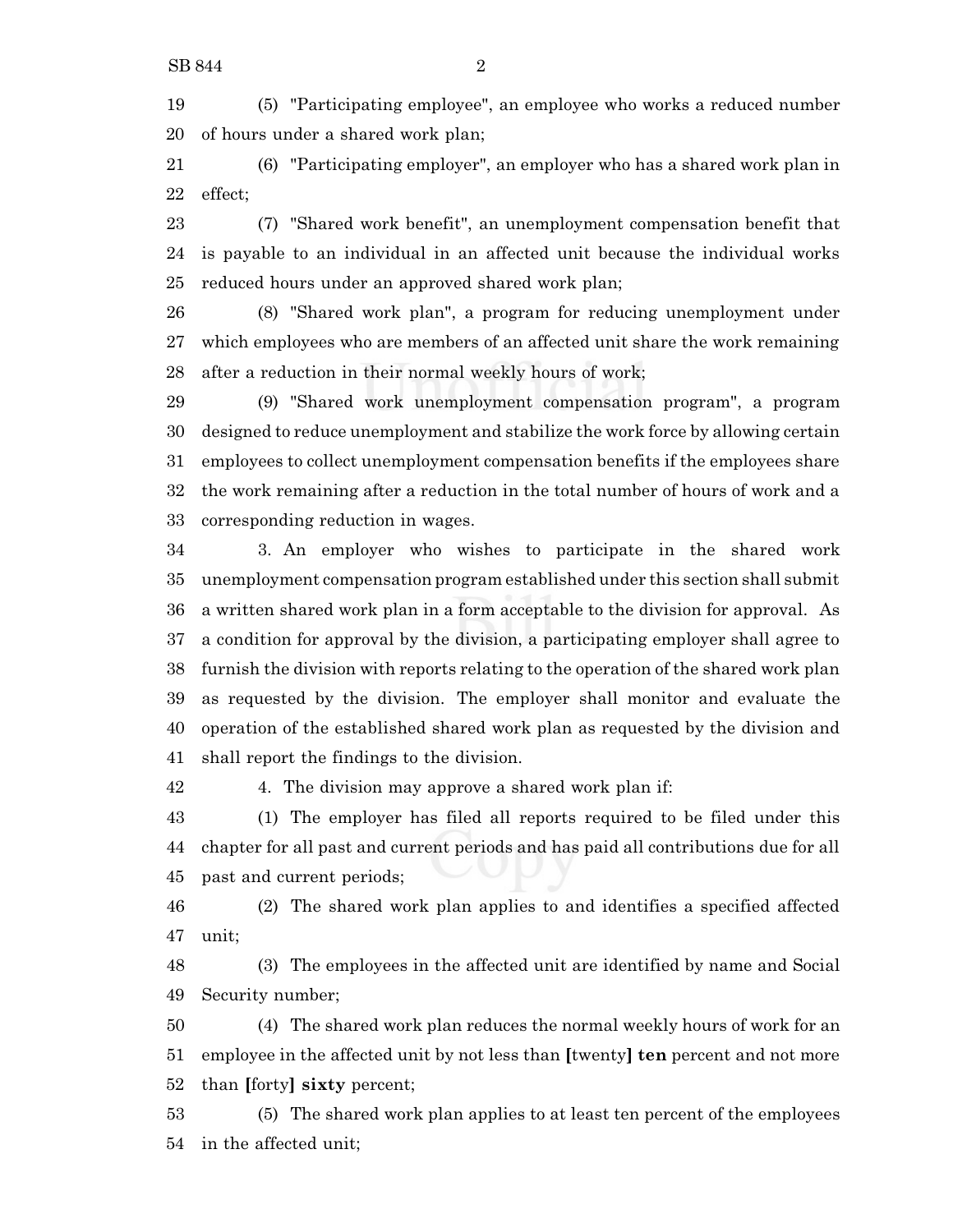(6) The **[**shared work plan describes the manner in which**] employer certifies that, if** the participating employer **[**treats the**] provides** fringe benefits **[**of each**], as defined in this section, to any** employee in the affected unit**, such benefits shall continue to be provided to employees participating in the shared work unemployment compensation program under the same terms and conditions as though the normal weekly hours of work had not been reduced or to the same extent as other employees not participating in the shared work unemployment compensation program**; **[**and**]**

 (7) The employer certifies that the implementation of a shared work plan and the resulting reduction in work hours is in lieu of **[**temporary**]** layoffs that would affect at least ten percent of the employees in the affected unit and that would result in an equivalent reduction in work hours**;**

 **(8) The shared work plan includes an estimate of the number of employees who would be laid off if the employer does not participate in the shared work unemployment compensation program;**

 **(9) The shared work plan describes the manner in which employees in the affected unit will be notified of the employer's participationin the shared work unemployment compensation program. If the employer will not provide advance notice to the employees in the affected unit, the shared work plan must contain a statement explaining why it is not feasible to provide advance notice;**

 **(10) The employer certifies that participation in the shared work plan and its implementation is consistent with the employer's obligation under applicable federal and state laws; and**

 **(11) The shared work plan includes any other provision that the United States Secretary of Labor determines to be appropriate for the purpose of a shared work unemployment compensation program**.

 5. If any of the employees who participate in a shared work plan under this section are covered by a collective bargaining agreement, the shared work plan shall be approved in writing by the collective bargaining agent.

 6. No shared work plan which will subsidize seasonal employers during the off-season **[**or subsidize employers, at least fifty percent of the employees of which have normal weekly hours of work equaling thirty-two hours or less,**]** shall be approved by the division. No shared work plan benefits will be initiated when the reduced hours coincide with holiday earnings already committed to be paid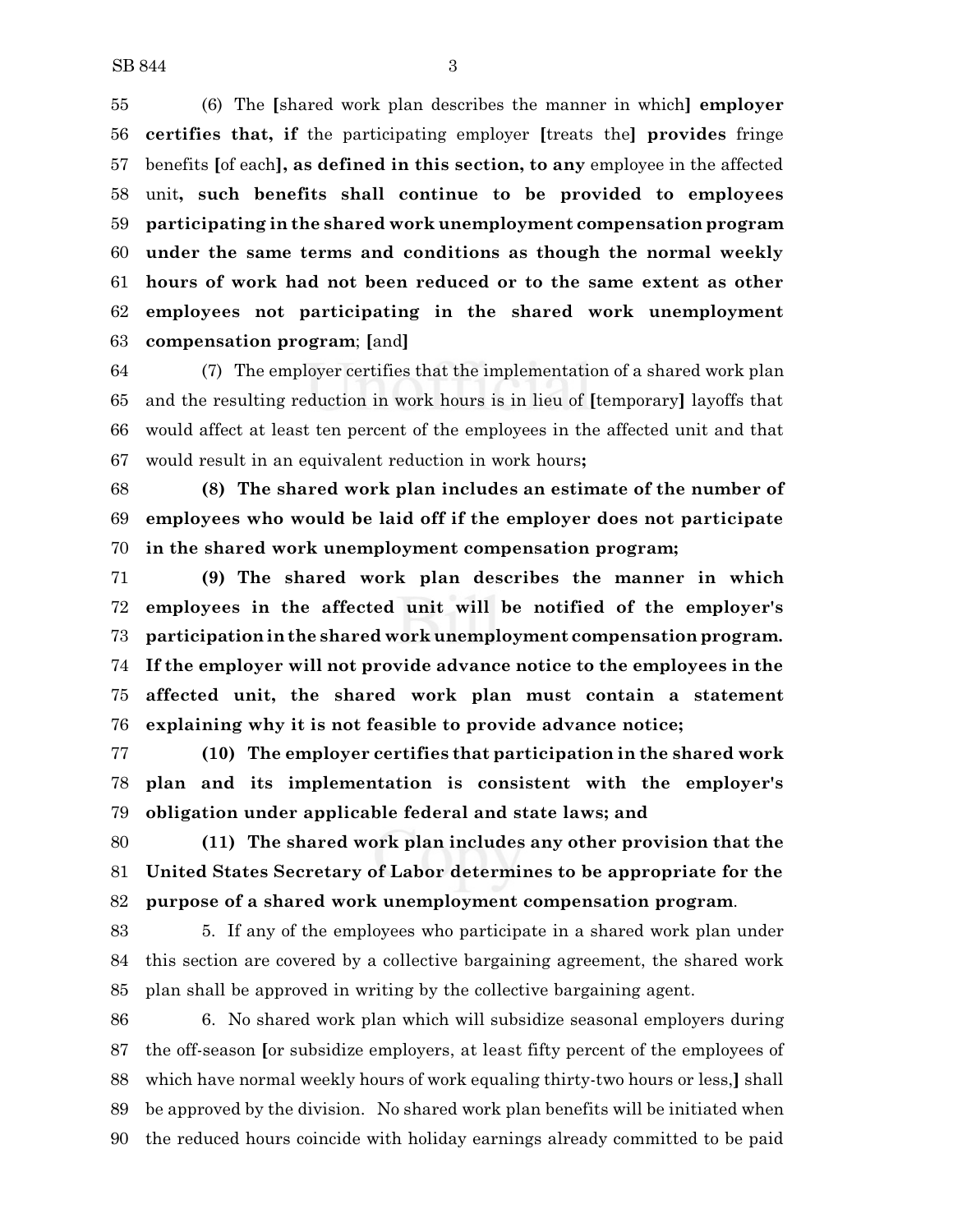by the employer. Shared work plan benefits may not be denied in any week containing a holiday for which holiday earnings are committed to be paid by the employer unless the shared work benefits to be paid are for the same hours in the same day as the holiday earnings.

 7. The division shall approve or deny a shared work plan not later than the thirtieth day after the day on which the shared work plan is received by the division. The division shall approve or deny a plan in writing. If the division denies a plan, the division shall notify the employer of the reasons for the denial. Approval or denial of a plan by the division shall be final and such determination shall be subject to review in the manner otherwise provided by law. If approval of a plan is denied by the division, the employer may submit a new plan to the division for consideration no sooner than forty-five calendar days following the date on which the division disapproved the employer's previously submitted plan.

 8. The division may revoke approval of a shared work plan and terminate the plan if it determines that the shared work plan is not being executed according to the terms and intent of the shared work unemployment compensation program, or if it is determined by the division that the approval of the shared work plan was based, in whole or in part, upon information contained in the plan which was either false or substantially misleading.

 9. Each shared work plan approved by the division shall become effective on the first day of the week in which it is approved by the division or on a later date as specified in the shared work plan. Each shared work plan approved by the division shall expire on the last day of the twelfth full calendar month after the effective date of such shared work plan.

 10. An employer may modify a shared work plan created under this section to meet changed conditions if the modification conforms to the basic provisions of the shared work plan as originally approved by the division. The employer shall report the changes made to the plan in writing to the division at least seven days before implementing such changes. The division shall reevaluate the shared work plan and may approve the modified shared work plan if it meets the requirements for approval under subsection 4 of this section. The approval of a modified shared work plan shall not, under any circumstances, affect the expiration date originally set for the shared work plan. If modifications cause the shared work plan to fail to meet the requirements for approval, the division shall deny approval of the modifications as provided in subsection 7 of this section.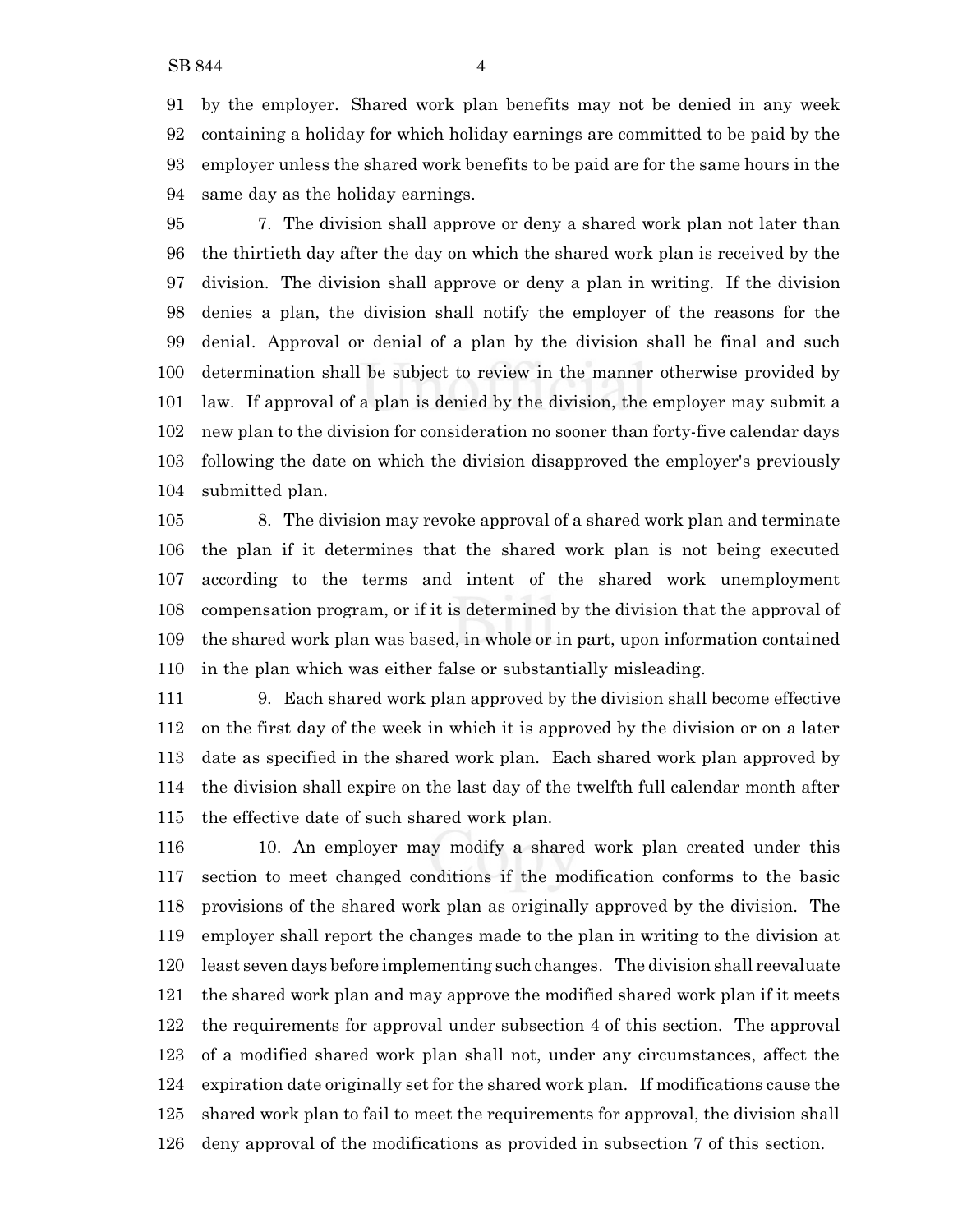11. Notwithstanding any other provisions of this chapter, an individual is unemployed for the purposes of this section in any week in which the individual, as an employee in an affected unit, works less than his normal weekly hours of work in accordance with an approved shared work plan in effect for that week.

 12. An individual who is otherwise entitled to receive regular unemployment insurance benefits under this chapter shall be eligible to receive shared work benefits with respect to any week in which the division finds that:

 (1) The individual is employed as a member of an affected unit subject to a shared work plan that was approved before the week in question and is in effect for that week;

 (2) Notwithstanding the provisions of subdivision (2) of subsection 1 of section 288.040, the individual is able to work**[**,**] and** available for **[**work and works all available**] his or her normal** hours **of work** with the participating employer;

 (3) The individual's normal weekly hours of work have been reduced by at least **[**twenty**] ten** percent but not more than **[**forty**] sixty** percent, with a corresponding reduction in wages; and

 (4) The individual has served a waiting week as defined in section 288.030.

 13. A waiting week served under the provisions of subdivision (3) of subsection 1 of section 288.040 shall serve to meet the requirements of subdivision (4) of subsection 12 of this section and a waiting week served under the provisions of subdivision (4) of subsection 12 of this section shall serve to meet the requirements of section 288.040. Notwithstanding any other provisions of this chapter, an individual who files a new initial claim during the pendency of the twelve-month period in which a shared work plan is in effect shall serve a waiting week whether or not the individual has served a waiting week under this subsection.

 14. The division shall not deny shared work benefits for any week to an otherwise eligible individual by reason of the application of any provision of this chapter that relates to availability for work, active search for work, **[**or**]** refusal to apply for or accept work with an employer other than the participating employer under the plan**, or training that is approved by the director, as provided in section 288.055, such as employer-sponsored training or training funded under the Workforce Investment Act of 1998**.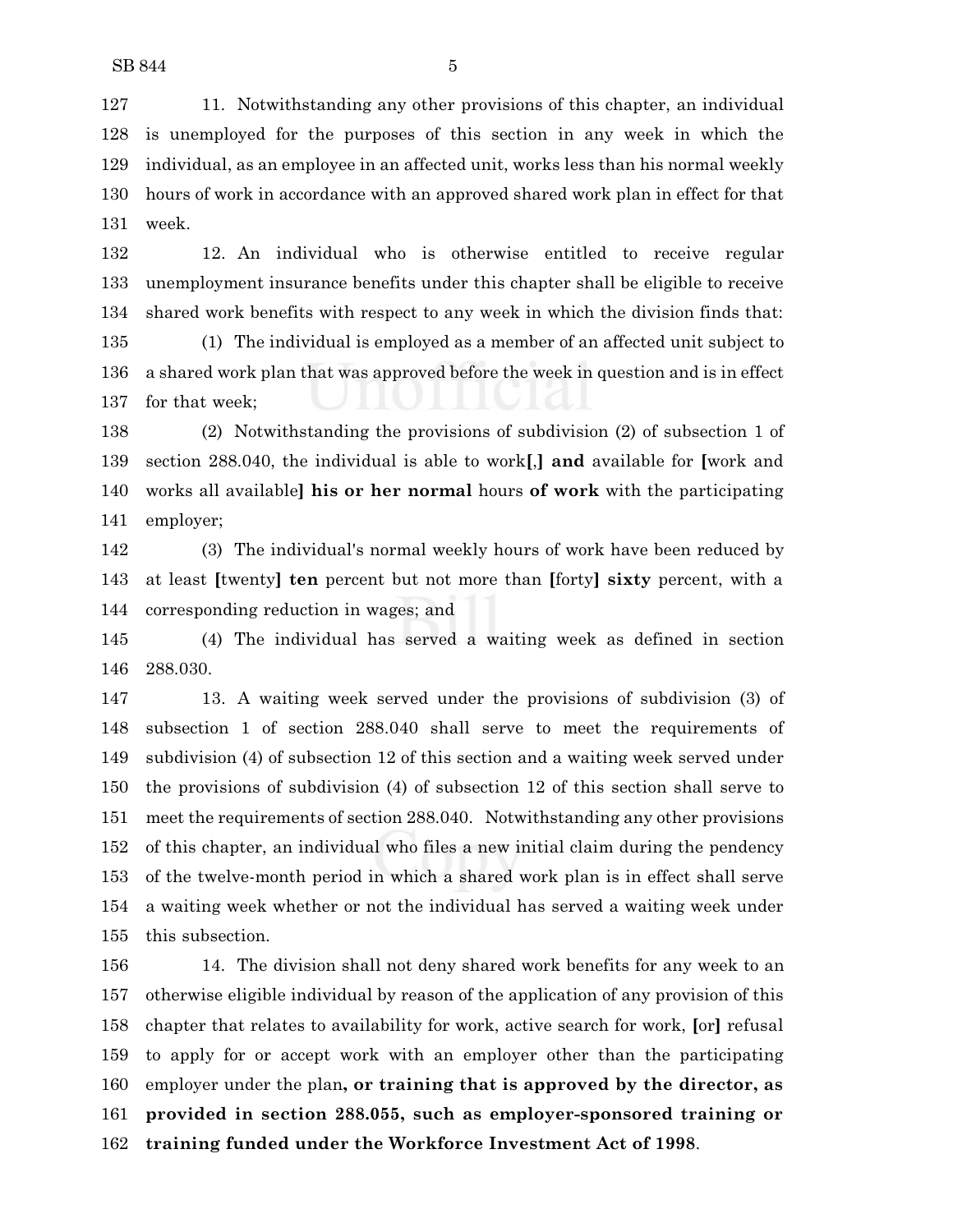15. The division shall pay an individual who is eligible for shared work benefits under this section a weekly shared work benefit amount equal to the individual's regular weekly benefit amount for a period of total unemployment less any deductible amounts under this chapter except wages received from any employer, multiplied by the full percentage of reduction in the individual's hours as set forth in the employer's shared work plan. If the shared work benefit amount calculated under this subsection is not a multiple of one dollar, the division shall round the amount so calculated to the next lowest multiple of one dollar. **[**An individual shall be ineligible for shared work benefits for any week in which the individual performs paid work for the participating employer in excess of the reduced hours established under the shared work plan.**]**

 16. An individual shall not be entitled to receive shared work benefits and regular unemployment compensation benefits in an aggregate amount which exceeds the maximum total amount of benefits payable to that individual in a benefit year as provided under section **[**288.038**] 288.060**. Notwithstanding any other provisions of this chapter, an individual shall not be eligible to receive shared work benefits for more than fifty-two calendar weeks during the twelve-month period of the shared work plan. No week shall be counted as a week of unemployment for the purposes of this subsection unless it occurs within the twelve-month period of the shared work plan.

 17. **[**Notwithstanding any other provision of this chapter, all benefits paid under a shared work plan which are chargeable to the participating employer or any other base period employer of a participating employee shall be charged to the account of the participating employer under the plan.

 18.**]** An individual who has received all of the shared work benefits and regular unemployment compensation benefits available in a benefit year is an exhaustee under section 288.062 and is entitled to receive extended benefits under section 288.062 if the individual is otherwise eligible under that section.

 **18. If the United States Secretary of Labor determines any provision of this section to be nonconforming with federal law, the nonconforming provision shall not affect the validity of the remaining provisions of this section.**

Section B. Because of the need to conform with federal requirements for shared work compensation programs, section A of this act is deemed necessary for the immediate preservation of the public health, welfare, peace and safety, and is hereby declared to be an emergency act within the meaning of the